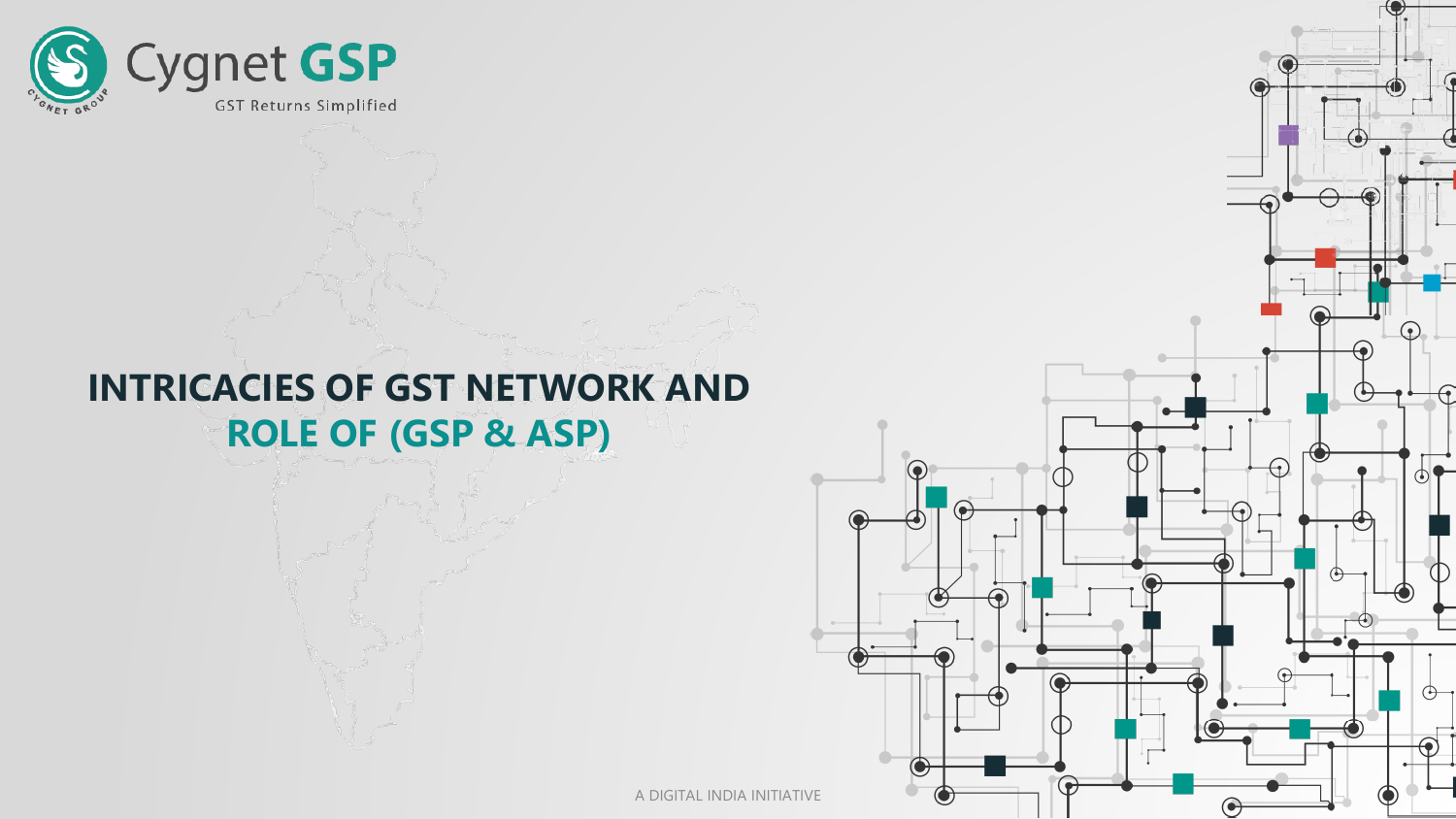## EMERGING LANDSCAPES FOR GST



#### **ORGANIZATION READINESS**

Have you analyzed GST Impact on your Supply Chain, Logistics, pricing, working capital and inventory?

> Is your accounting system GST Compliant? Are you ready for complex return filing under GST regime?

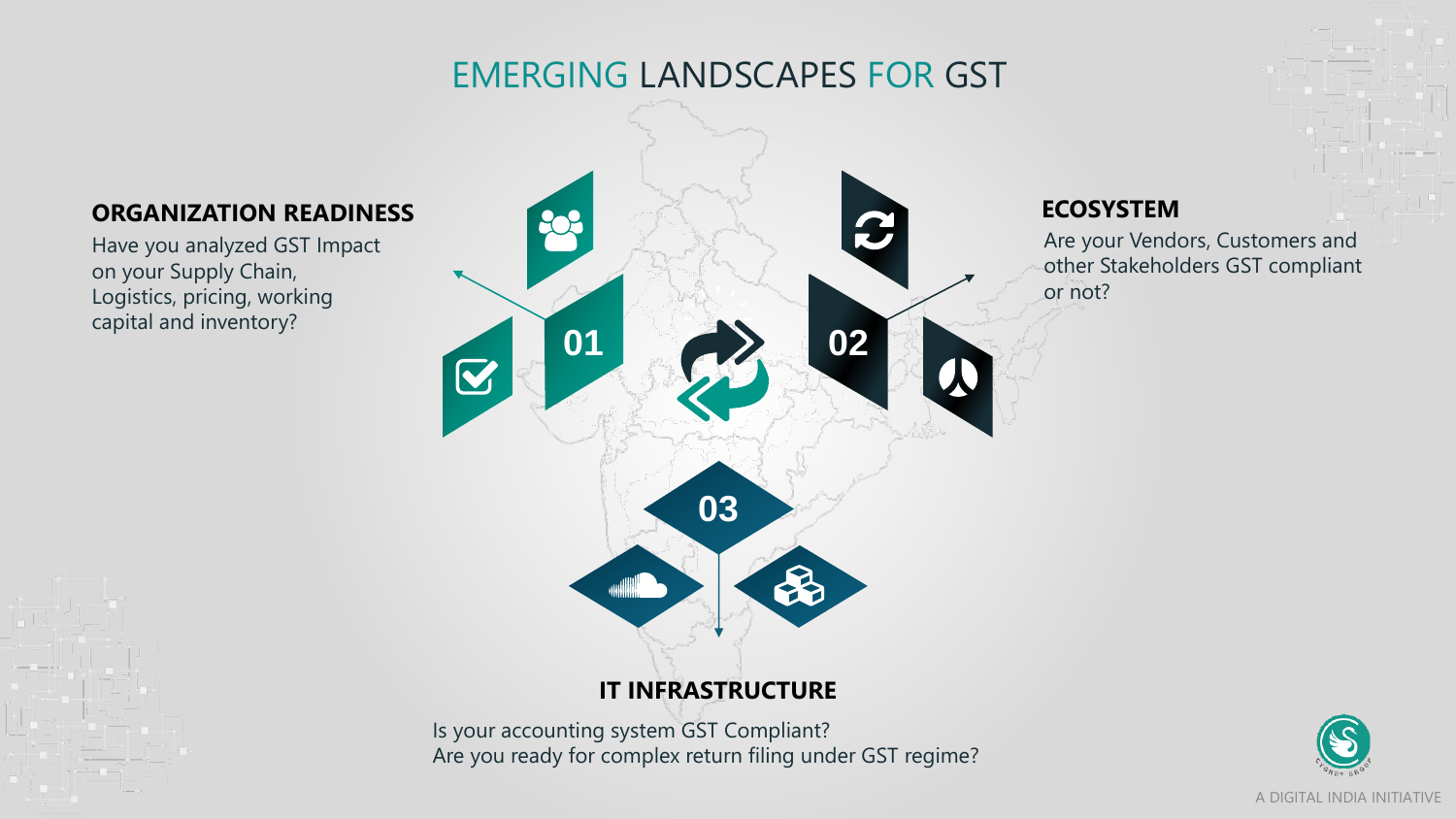## ROLE OF GSP, ASP AND GSTN



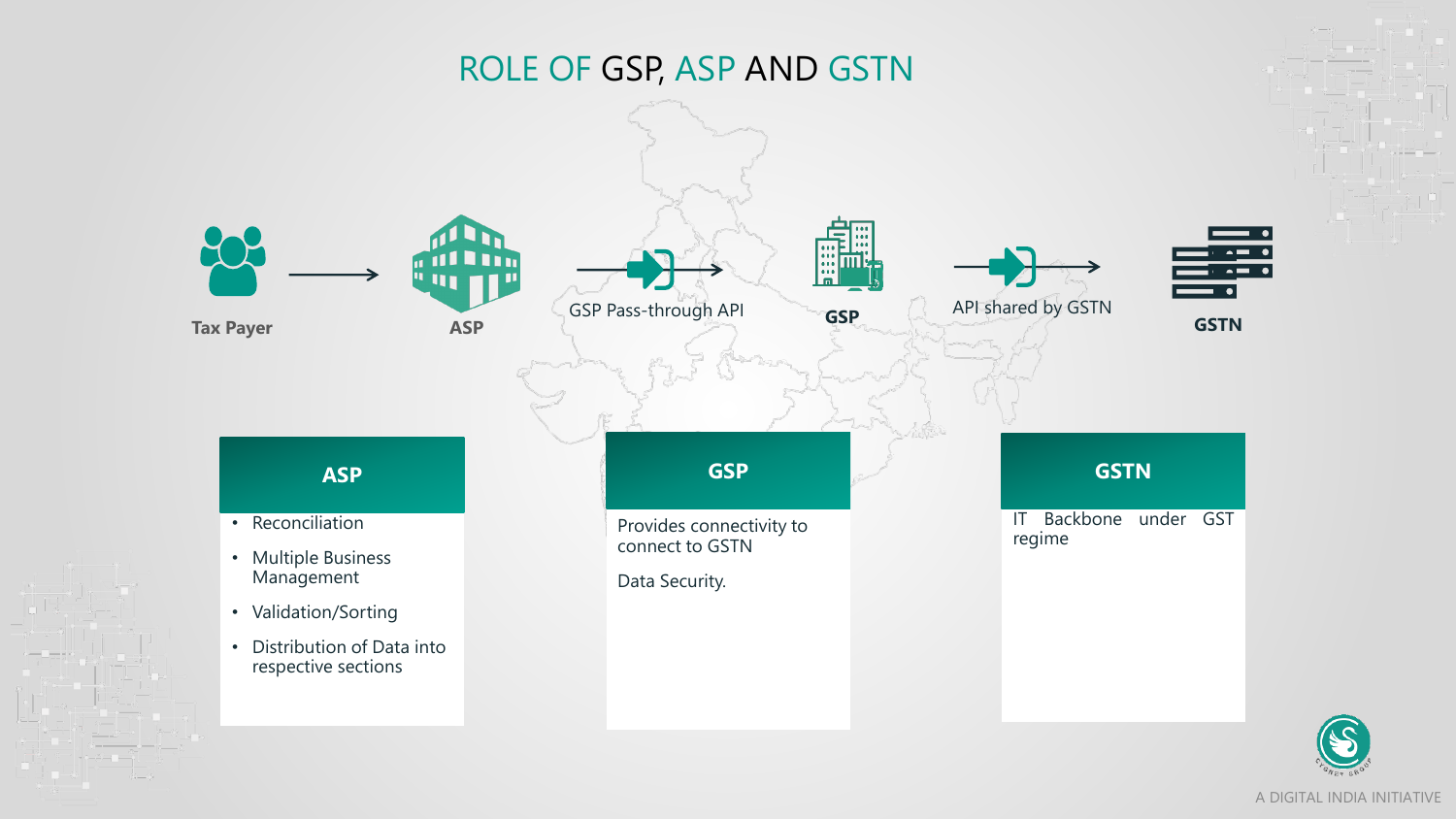## IMPACT ON IT SYSTEMS

#### **INVOICE FORMAT**

- Tax Invoice / Bill of Supply
- GSTIN / UIN
- HSN Code / Service Code
- Rate of CGST/IGST/SGST/UTGST
- Place of Delivery different from Place of Supply
- Is Reverse Charge applicable?

### **VENDOR MASTER**

- State wise GSTIN and their addresses if more than one branches
- Reverse charge, if applicable
- Exemption, if applicable

#### **REVENUE MASTER**

- SGST, CGST, IGST, UTGST code
- SGST, CGST, IGST, UTGST Rate & Amount

#### **STOCK TRANSFER**

• Branch transfer is attracted by GST

#### **PURCHASE ORDER AND SALES ORDER MASTER**

• Sales data to be filed first, to make reconciliation easy, both should be changed in line with invoice format and include various details like GSTIN, HSN/SAC Code, POS etc

#### **CUSTOMER MARKET**

- State wise GSTIN and their addresses if more than one branches
- Reverse charge, if applicable
- Exemption, if applicable

#### **EXPENSE GL/REGISTER**

- SGST, CGST, IGST, UTGST code
- SGST, CGST, IGST, UTGST Rate & Amount

#### **GOOD & SERVICES MASTER**

- Maintain HSN/SAC code
- Product/ service wise Item codes to be mapped with HSN/ SAC Code

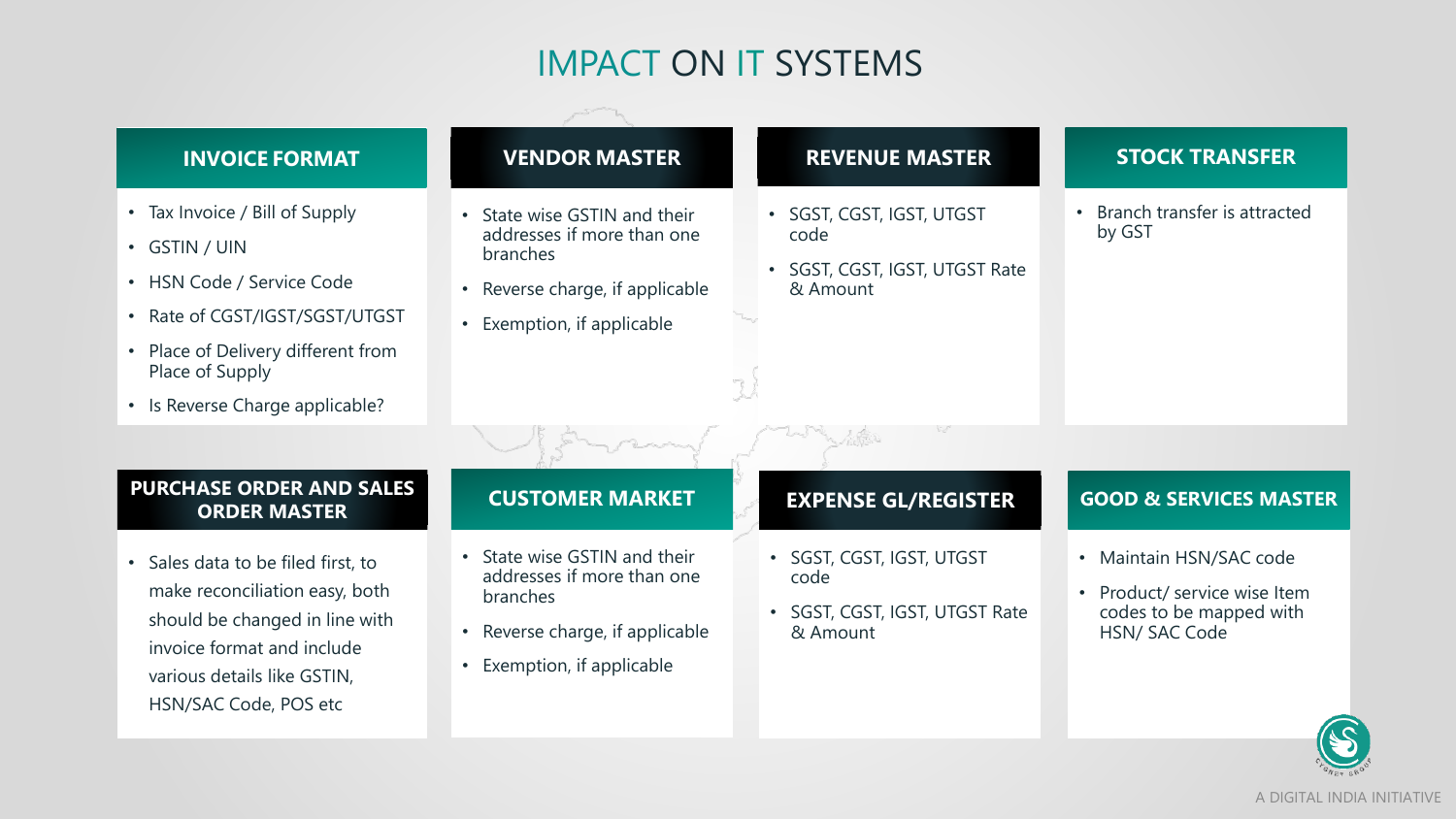## GSTR 1, 2 and 3 DETAILS

| <b>TYPES OF FORM</b>  |                                                                                                                           |
|-----------------------|---------------------------------------------------------------------------------------------------------------------------|
| <b>FORM GSTR - 1</b>  | Details of outward supplies of taxable goods and/or services<br>effected                                                  |
| <b>FORM GSTR - 2A</b> | Details of inward supplies made available to the recipient on the<br>basis of FORM GSTR-1 furnished by the supplier       |
| <b>FORM GSTR - 2</b>  | Details of inward supplies of taxable goods and/or services<br>claiming input tax credit                                  |
| FORM GSTR - 1A        | Details of outward supplies as added, corrected or deleted by<br>the recipient                                            |
| FORM GSTR $-3$        | Monthly return on details finalization of outward supplies and<br>inward supplies along with the payment of amount of tax |
|                       |                                                                                                                           |

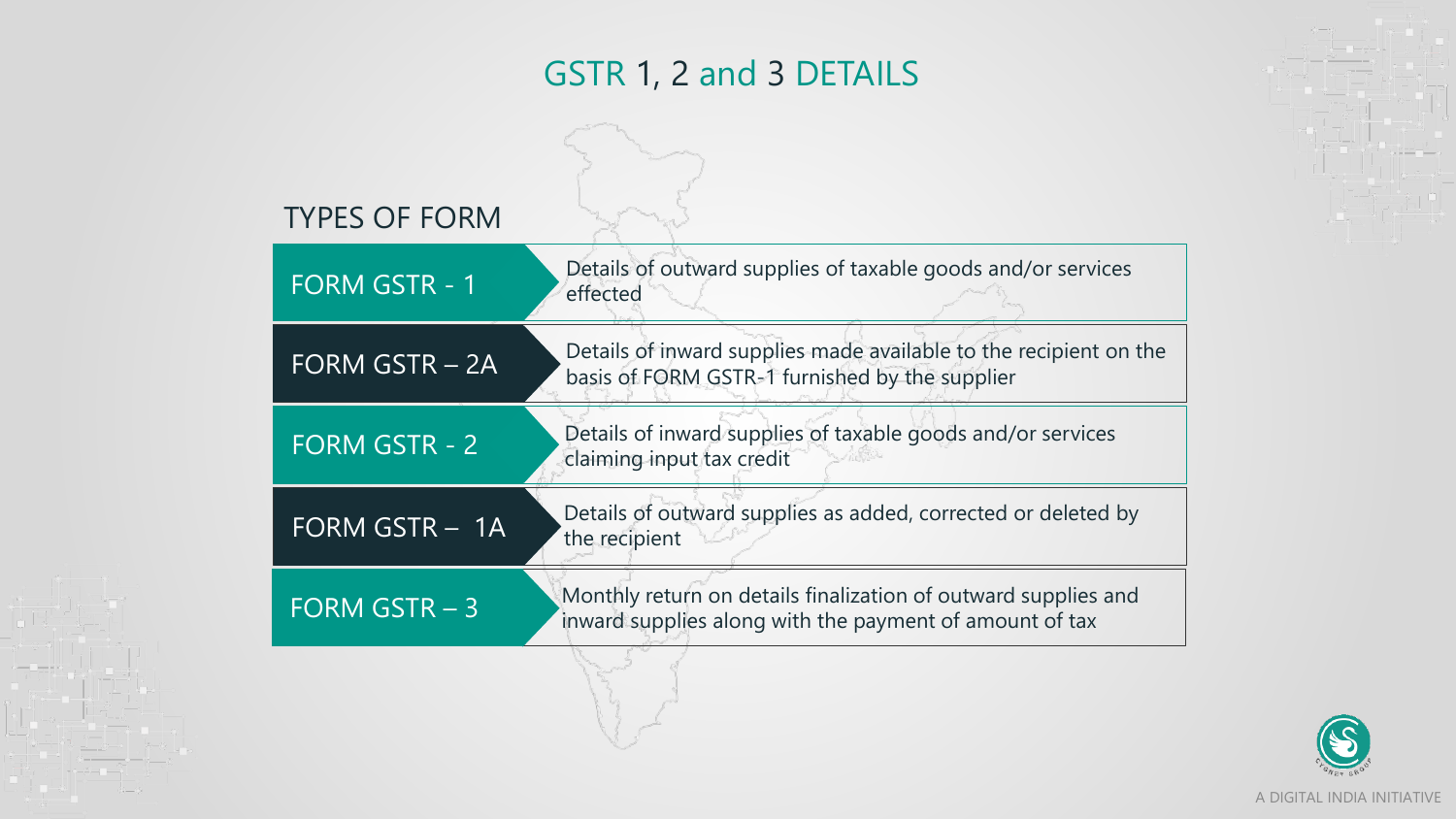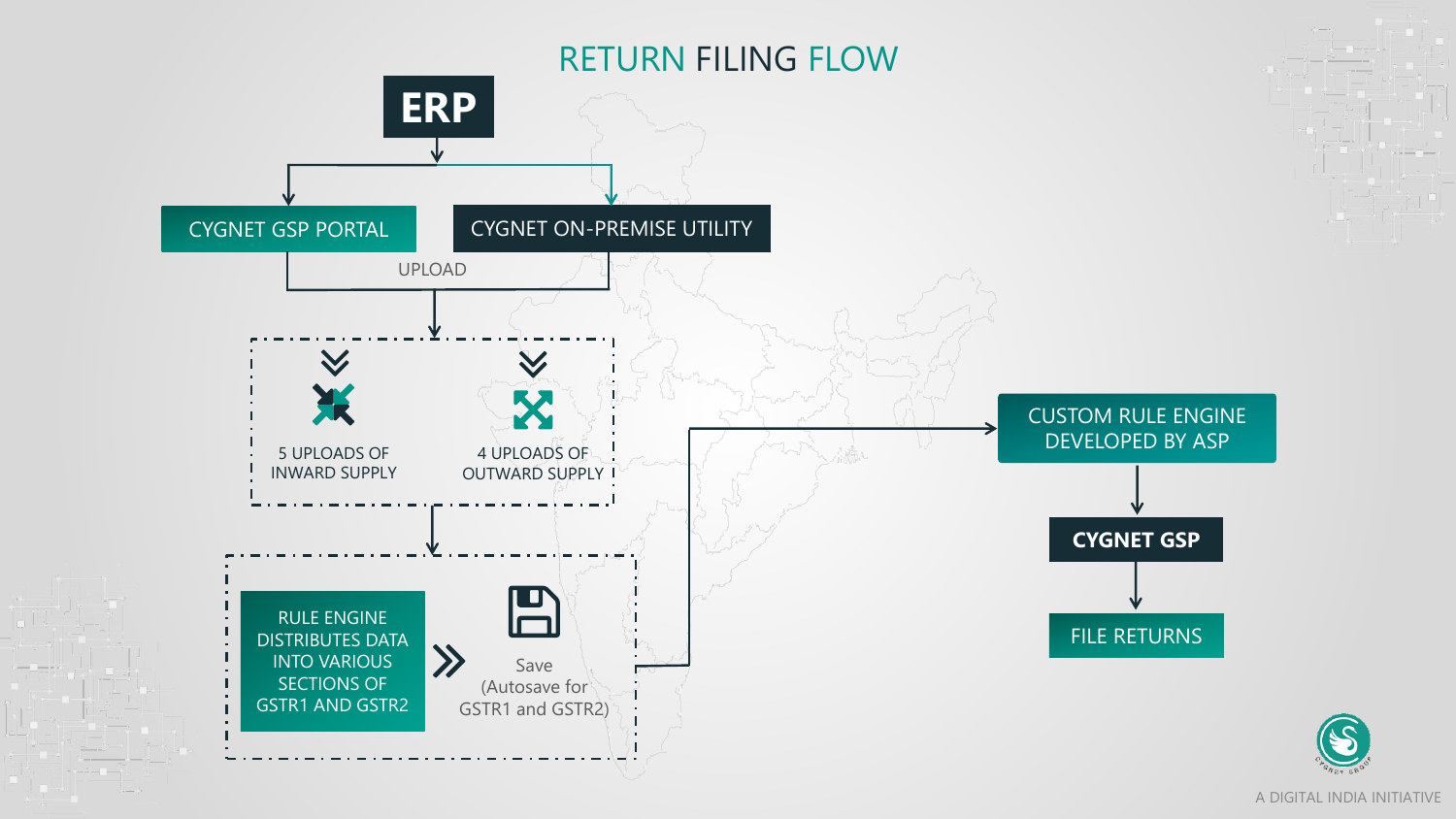

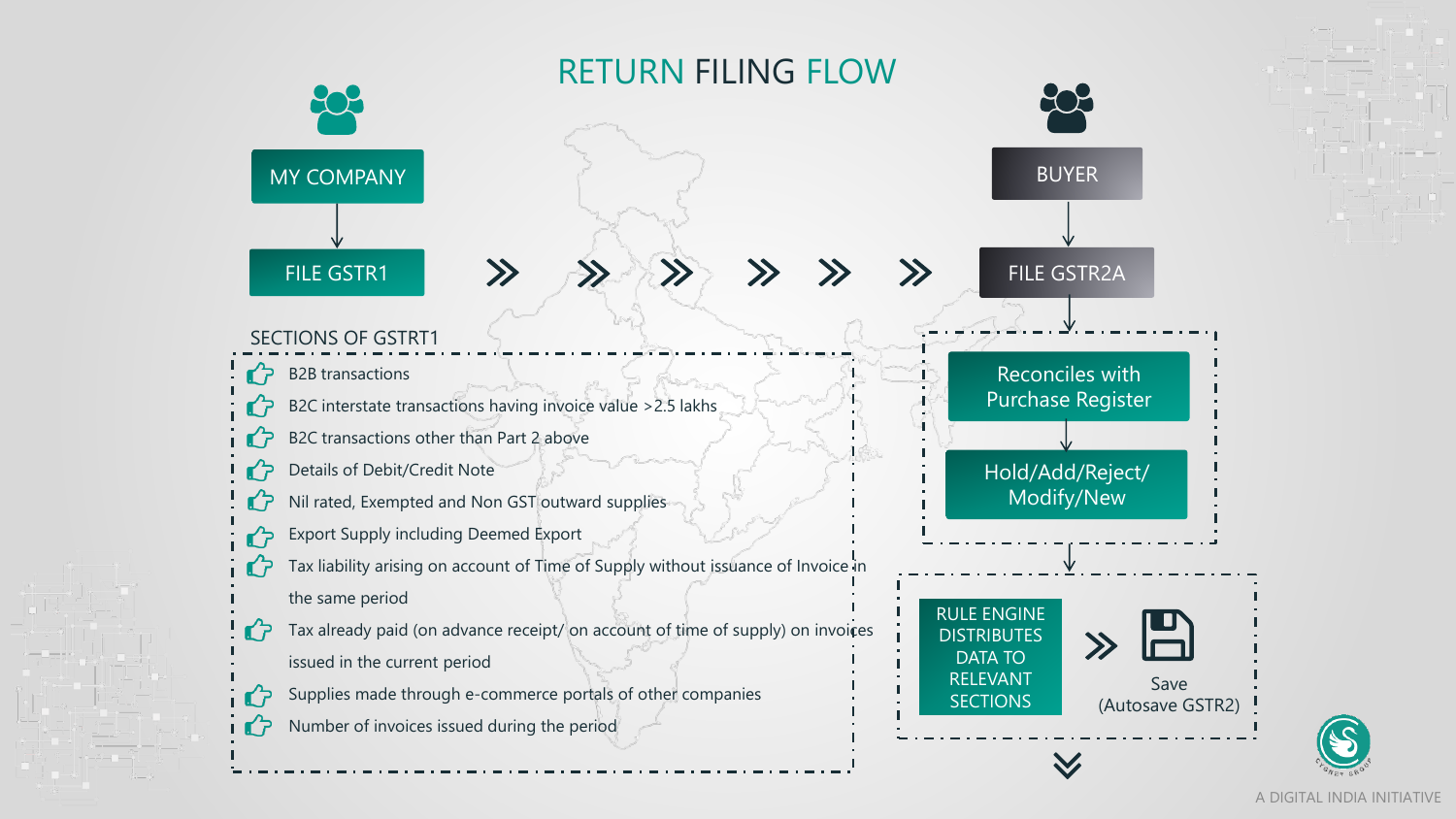## RETURN FILING FLOW



tን Details of Debit/Credit Note

Inward supply from composition dealer/unregistered person & exempt/nil/non GST supply

- ISD credit received, TDS credit received, TCS credit received
- ITC Received on an invoice on which partial credit availed earlier ┎ʹァ
- Tax liability under Reverse Charge arising on account of time of Supply without receipt of Invoice
	- Tax already paid under Reverse Charge in earlier tax periods on account of
	- time of supply

ITC MISMATCH REPORT



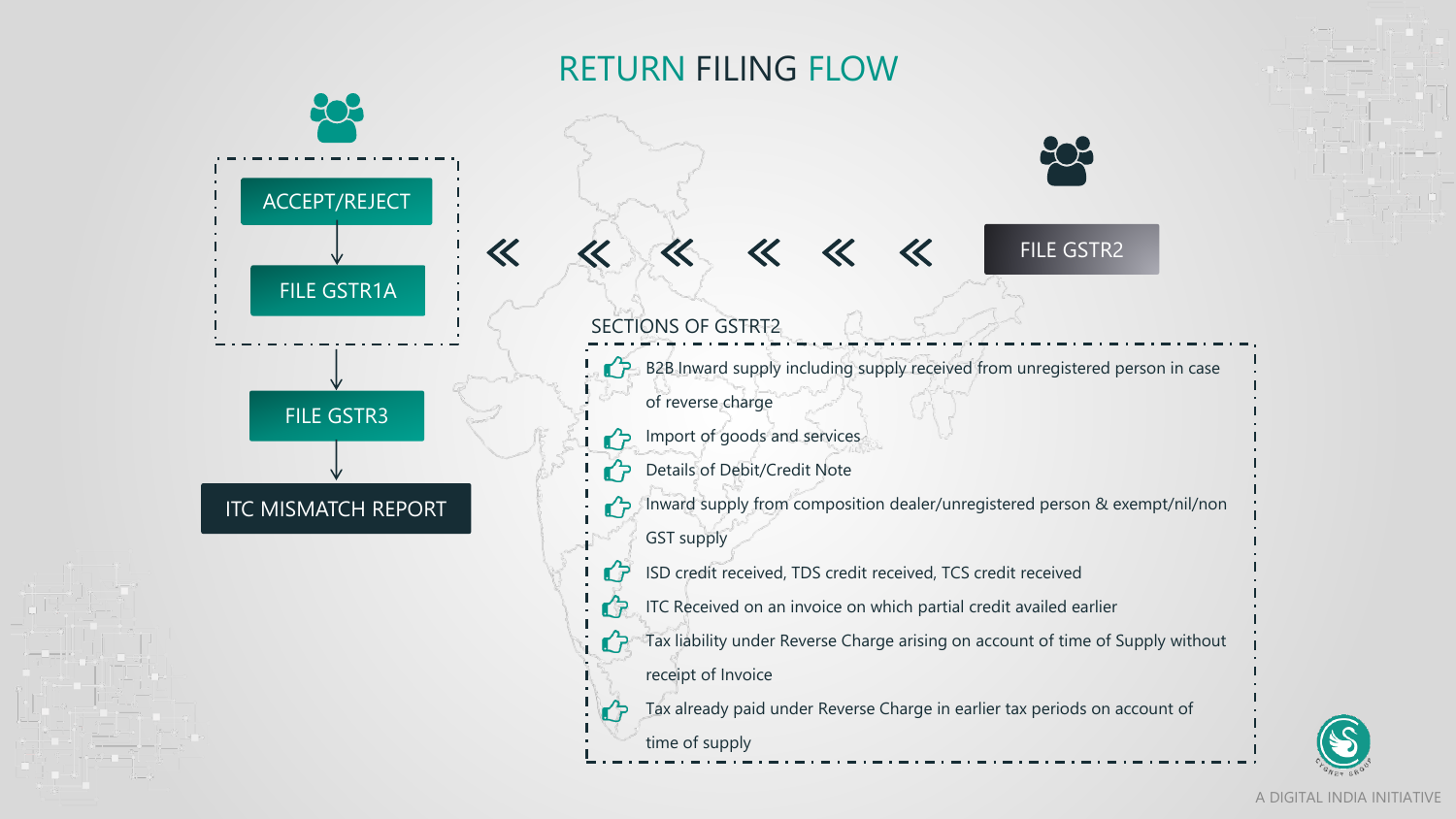## HOW DOES IT WORK?

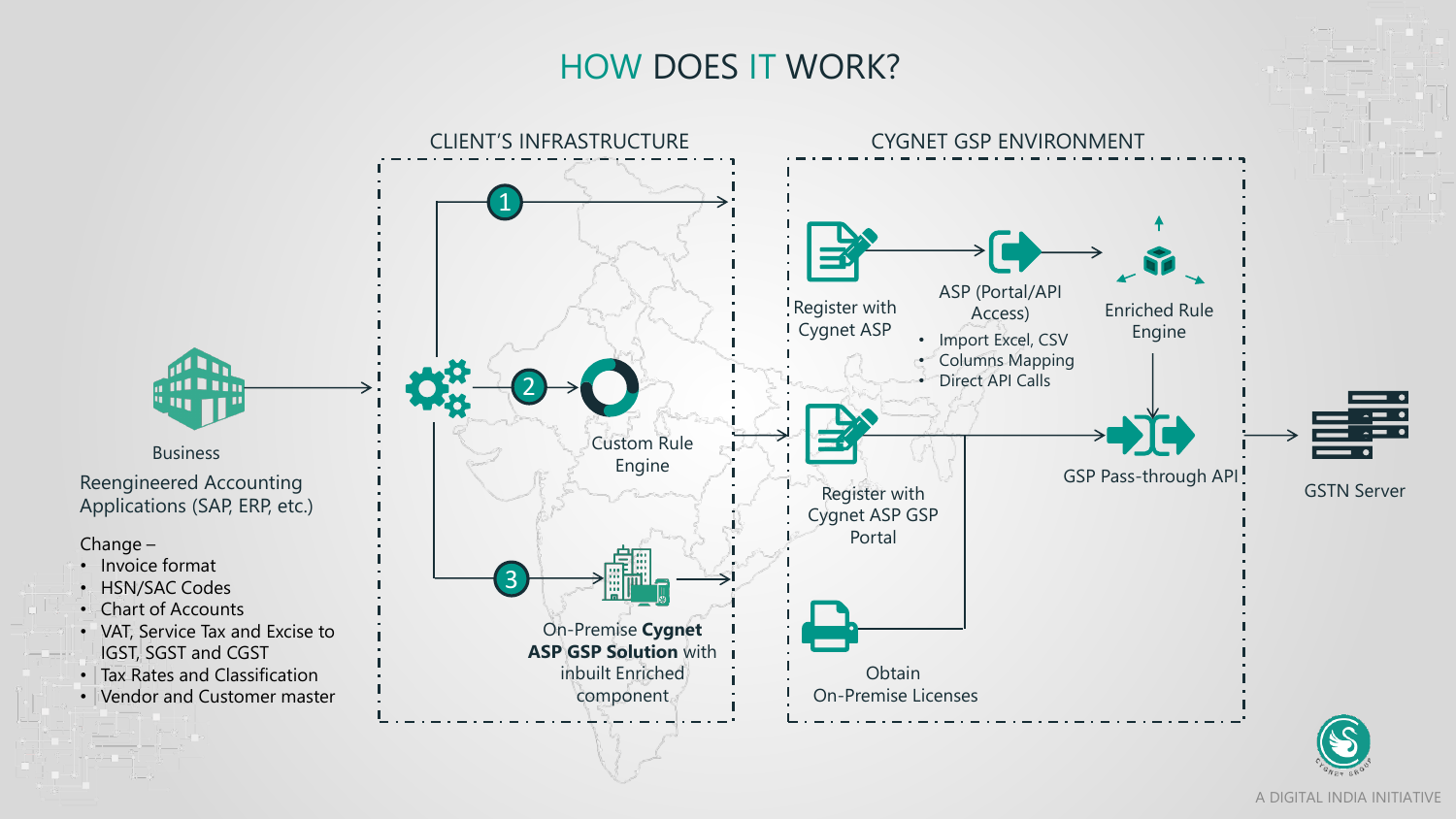## IMPORTANT POINTS FOR CHANGE IN ERP SYSTEMS

#### **Implementation of ERP Patches**

Implement the Patches provided by major ERP system. In case it is proprietary ERP system addition of fields needed as per GST guidelines

E.g. Change in Invoice format as per Invoice Rules Change in Tax Rate and Amount

Capturing of Stock Transfer separately

#### **Validation of Invoices, PO & SO**

To avoid invalidated data going into GSTN network necessary validation need to build at Invoice, PO and SO level. Garbage in shall be Garbage out. Our Validation engine shall work to an extent possible

If Invoice No. is mentioned incorrect, it will be part of Unmatched Records in reconciliation

If POS is wrongly captured, our validation Engine will throw an error basis the same. But while passing an entry capturing correct POS is very important

If GSTIN of Vendor is mentioned incorrect while passing entry, it will again be part of unmatched records

#### **Flags for Nil rated, Exempted and non GST Products**

Flag is required for Nil rated, exempted and Non GST product like Crude, Natural Gas, Petrol, Diesel, ATF because there is specific section in GSTR 1 and GSTR 2 (At HSN/SAC level and Inter State/Intra state transaction level))

#### **Information for Reverse Charge**

Ensure necessary flag for Reverse Charge applicable in your masters and the same getting exported with your data because invoice level separate identification is required for reverse charge applicability

#### **Debit and Credit Note Master**

Till date focus was never to route transaction through Debit/Credit Note. Under GSTR 1 filing, separate section required for Debit/Credit Note and Reconciliation between GSTR 2A and Inward Supply Register is also to be done at debit/credit Note level.

Referencing of Debit/Credit Note to invoice issued is equally important because the same is to be furnished while filing GSTR 1

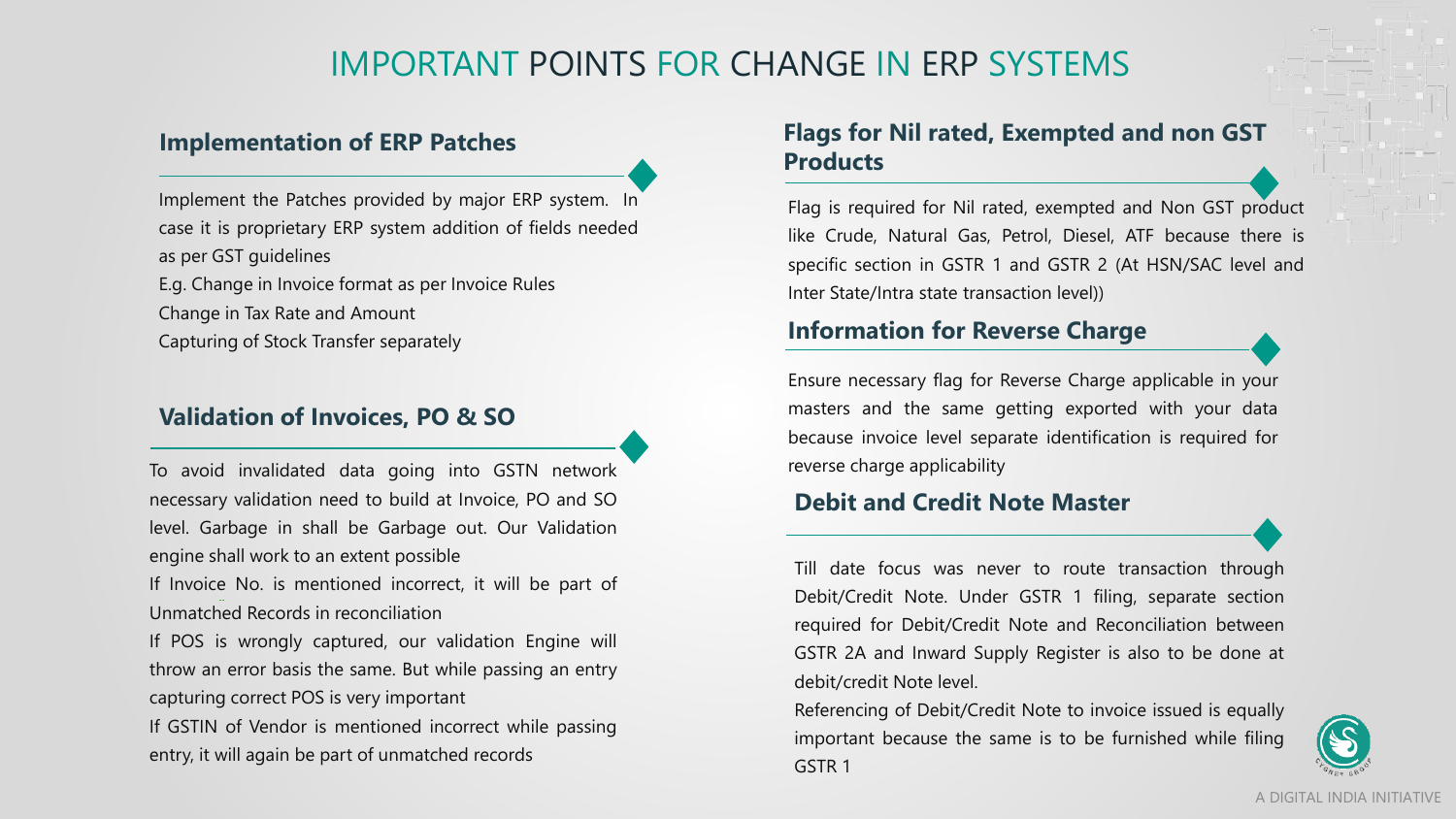## IMPORTANT POINTS FOR CHANGE IN ERP SYSTEMS

#### **Bill wise Reconciliation**

- 1. Bill wise reconciliation needs to be built at ERP level in case of Advance Payments which will attract GST
- 2. To mitigate any future issues for all B2B transactions a bill wise settlement report is necessary
- 3. Referencing has to be given when advances get settled at a future date against invoice issued to avoid double taxation
- 4. Eg. Rs. 1000 received from X Ltd. in the month of Jan-2017. tax has to be paid on this advances and should be disclosed in Section 11 of GSTR 1

Invoice of Rs. 1500 issued against said advance in the month of Mar-2017. If proper referencing is not given, there are chances of making double payment for said amount under Section 5 and Section 11 of GSTR 1. If proper referencing is given then tax to be paid only on Rs. 500 in Section 5 whereas rest Rs. 1000 to be shown under Section 12 of GSTR 1

#### **Business model changes**

Implement the necessary Business model changes Plan out the necessary ISD credit distribution

Suppose, X Ltd. is having 4 separate registrations though having single PAN. For certain expenses like Audit fees, consultancy charges etc invoicing is done in name and GSTIN of HO. In that case, X Ltd. should get ISD registration under HO and distribute credit to all those separate registrations as per ISD provisions. This will help X Ltd. in tax planning and liquidity management for each registration. There may be a possibility that HO is always having excess credit to be carried forward and branches have GST payable every month. By taking ISD registration, credit can be utilized in best possible way

#### **Amendment to invoice**

While making any amendment to invoice, referencing to be given against old invoice because while filing GSTR 1, both Original and Revised invoice both details are required to be furnished

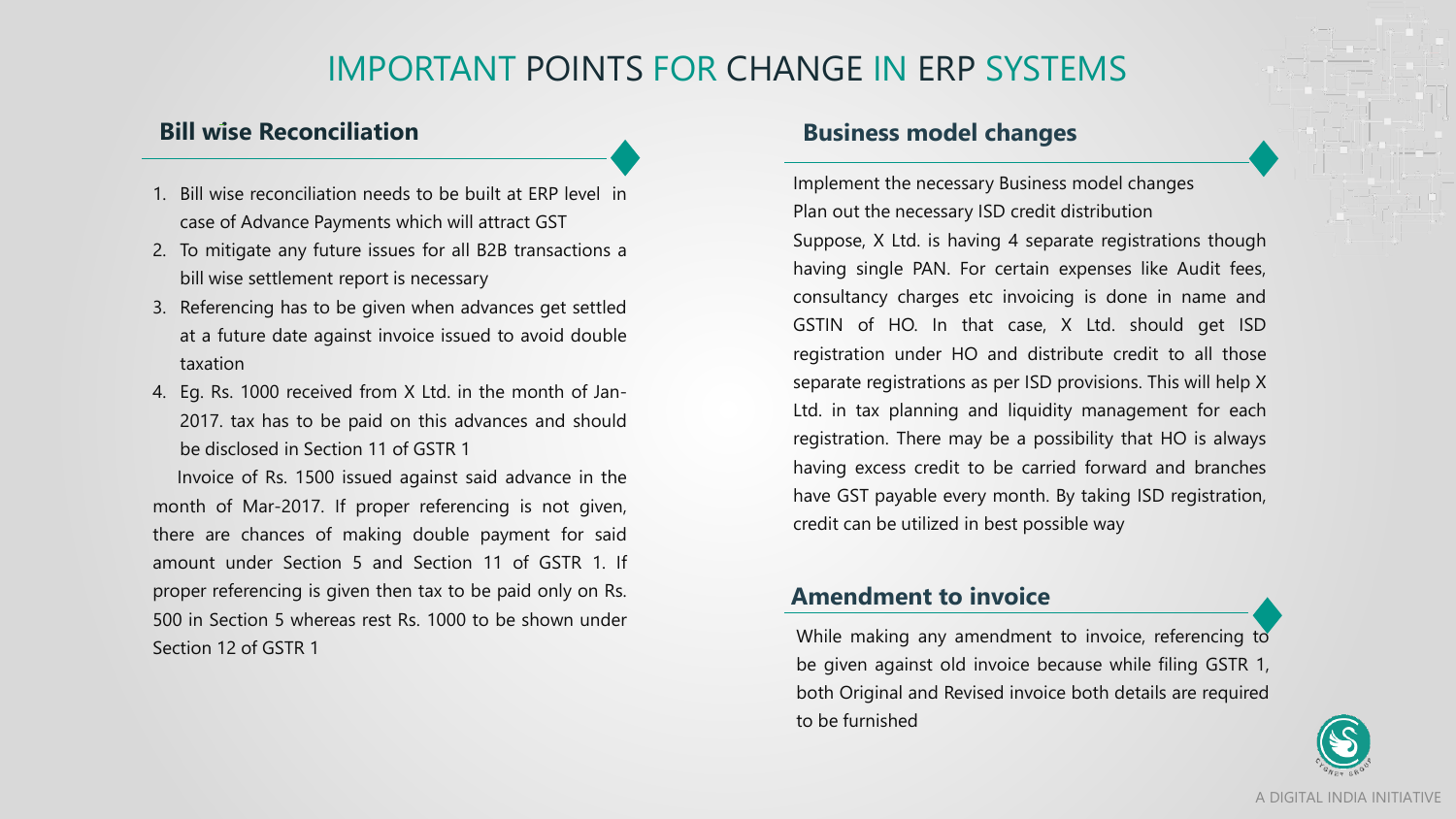## WEB, MOBILE AND DESKTOP OFFERINGS

## **VALUE ADDITION**

- Multi-layered reconciliation engine  $\mathbf{C}$
- Sophisticated rule engine L<sub>7</sub>
- Multi stage validation process ℧
- $\mathbf{C}$ SMS & email services
- Support for both DSC & e-Signing ℧
- Advanced filters L<sub>7</sub>
- $\mathbf{C}$ User, roles & permission based system
- $\mathbf{C}$ Single subscription for all your businesses / branches / locations
- Upload & download invoices in multiple formats such as CSV, XLS, XLSX, JSON, XML, etc.  $\mathbf{C}$

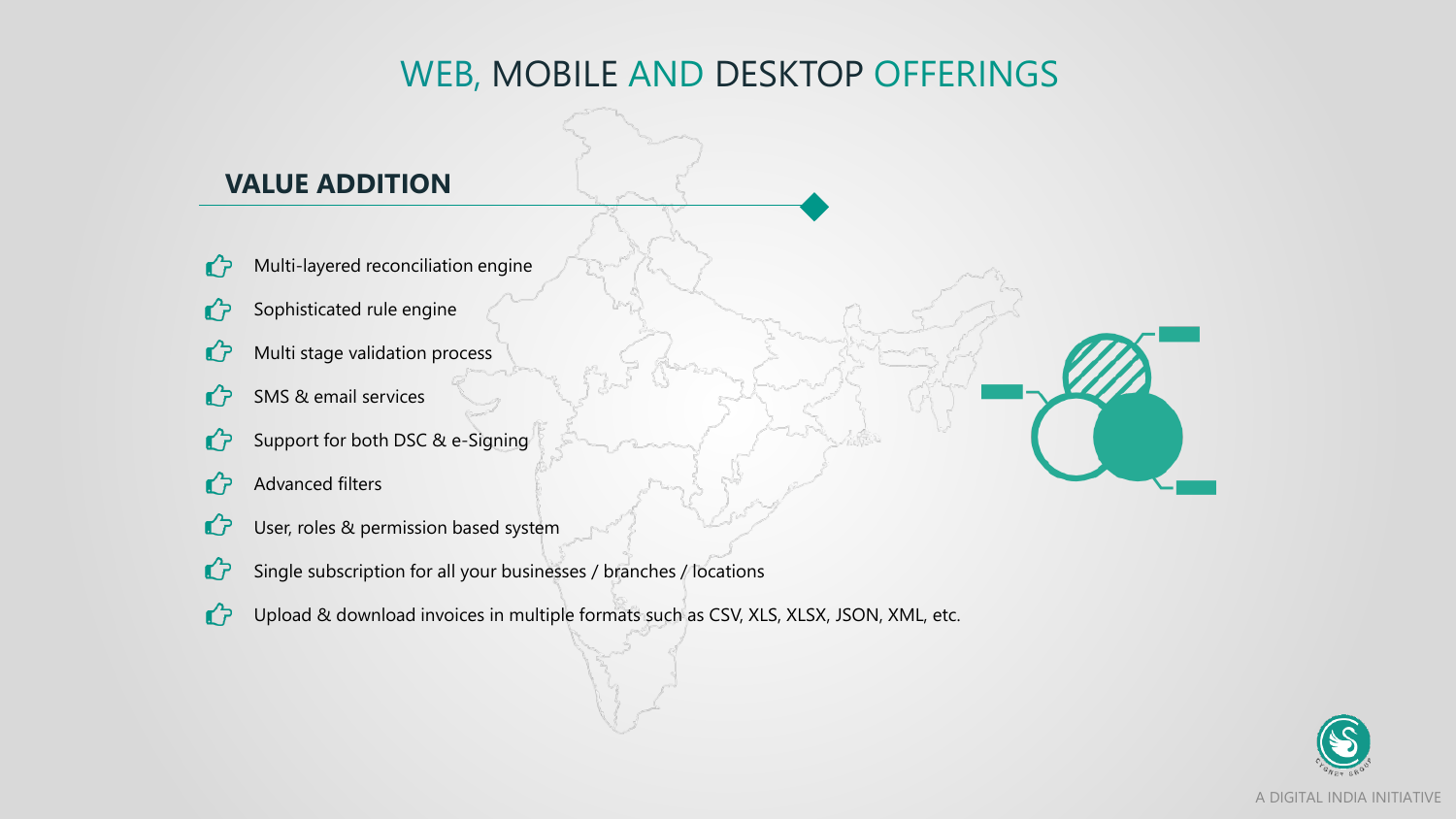## ON-PREMISE SOLUTION

## **ON-PREMISE SOLUTION**

Cygnet GSP ASP offering available as On Premise Desktop / Web Solution

Data such as Invoices, Credit/Debit Notes, ITC Mismatch reports, etc. available on

premises to the customer

C<sub>2</sub> Our on-premise solutions are GSTN compliant



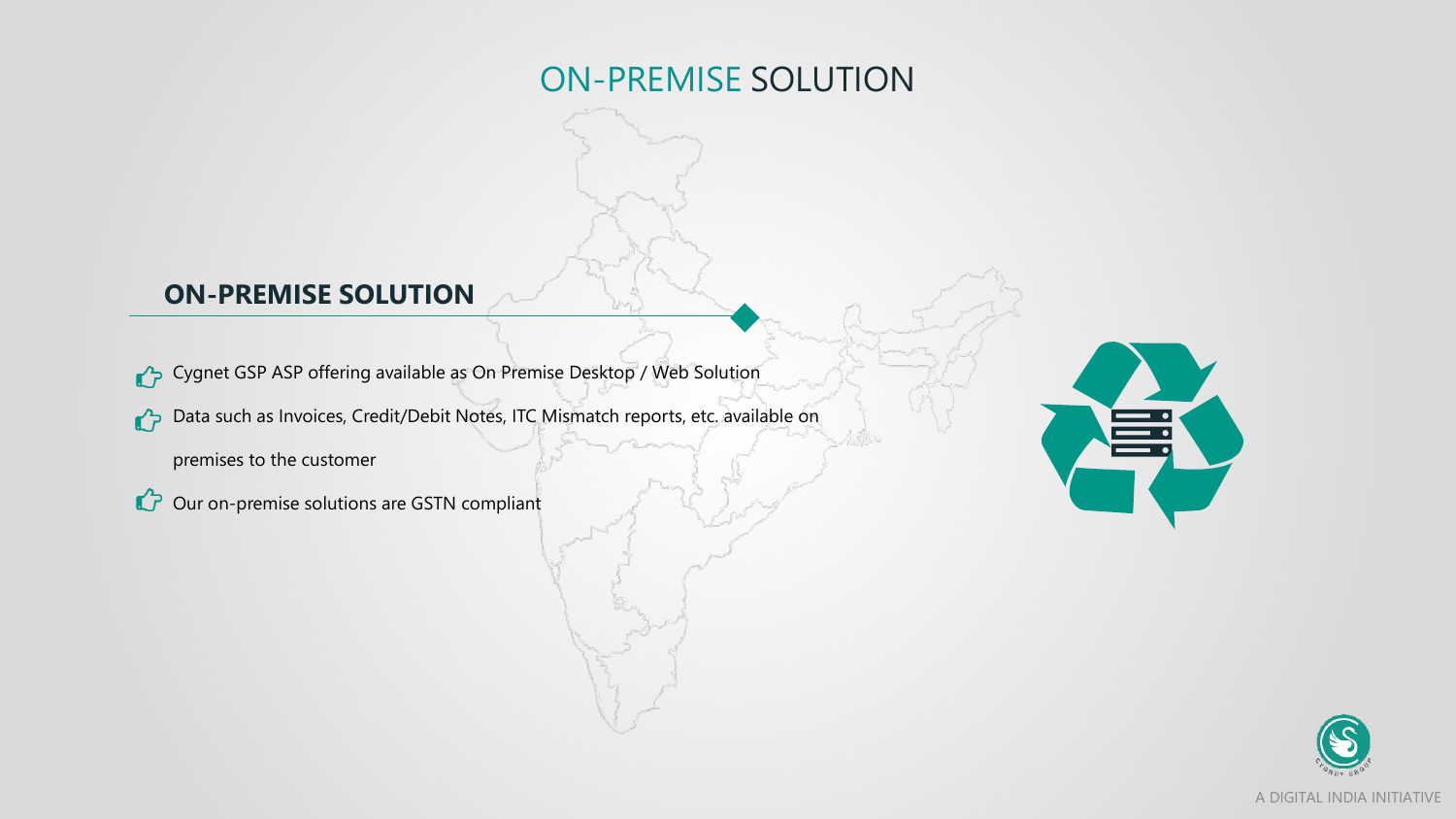## ENRICHED API

## **ENRICHED API**

- $\mathbf{r}$ Restful API design
- Integration ability with all different platforms and devices  $\mathbf{r}$
- $\mathbb{C}$  Secure & token based communication
- All functionality on Cygnet GSP web portal available as API integration  $\mathbf{C}$
- Token & Session management, Branches/Locations/Users management, Rules, Reconciliation,
	- SMS & Email, validations, etc. value added features available in form of API



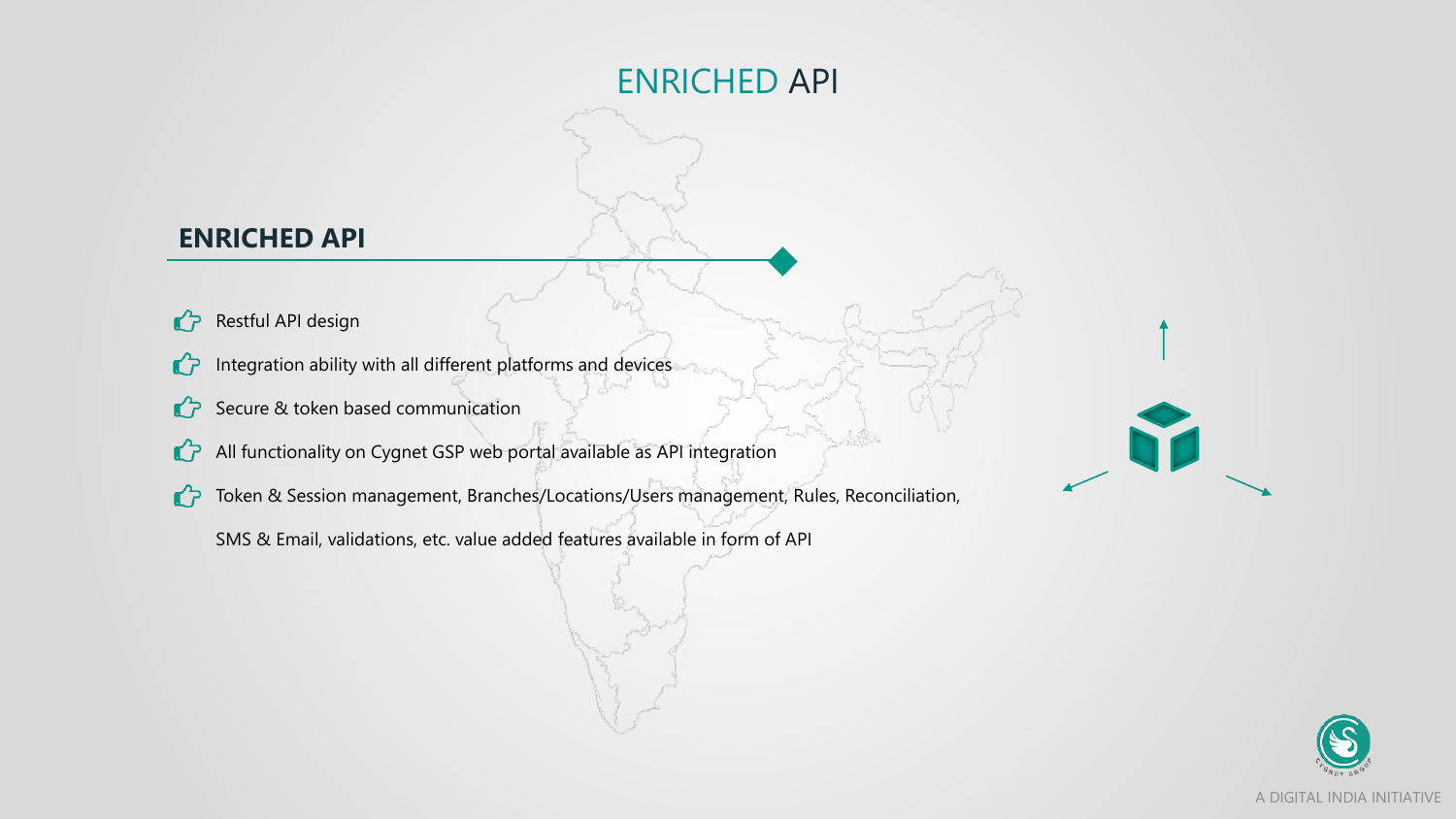## PASS THROUGH API

## **PASS THROUGH API**

All API calls directly open & available to third party software integration

platforms.

Connected over high-speed bandwidth in our Data Center

DISCLAIMER :Cygnet makes no representations, warranties or guarantees of any kind, whether express or implied, as to the operation of GSTN or GST Service are accurate or complete, further Cygnet shall provide API Services on AS IS BASIS, Cygnet shall not be liable for any failure in the API Services (i.e non-satisfactory or non-delivery of services) due to act of GSTN or GST.



-DC)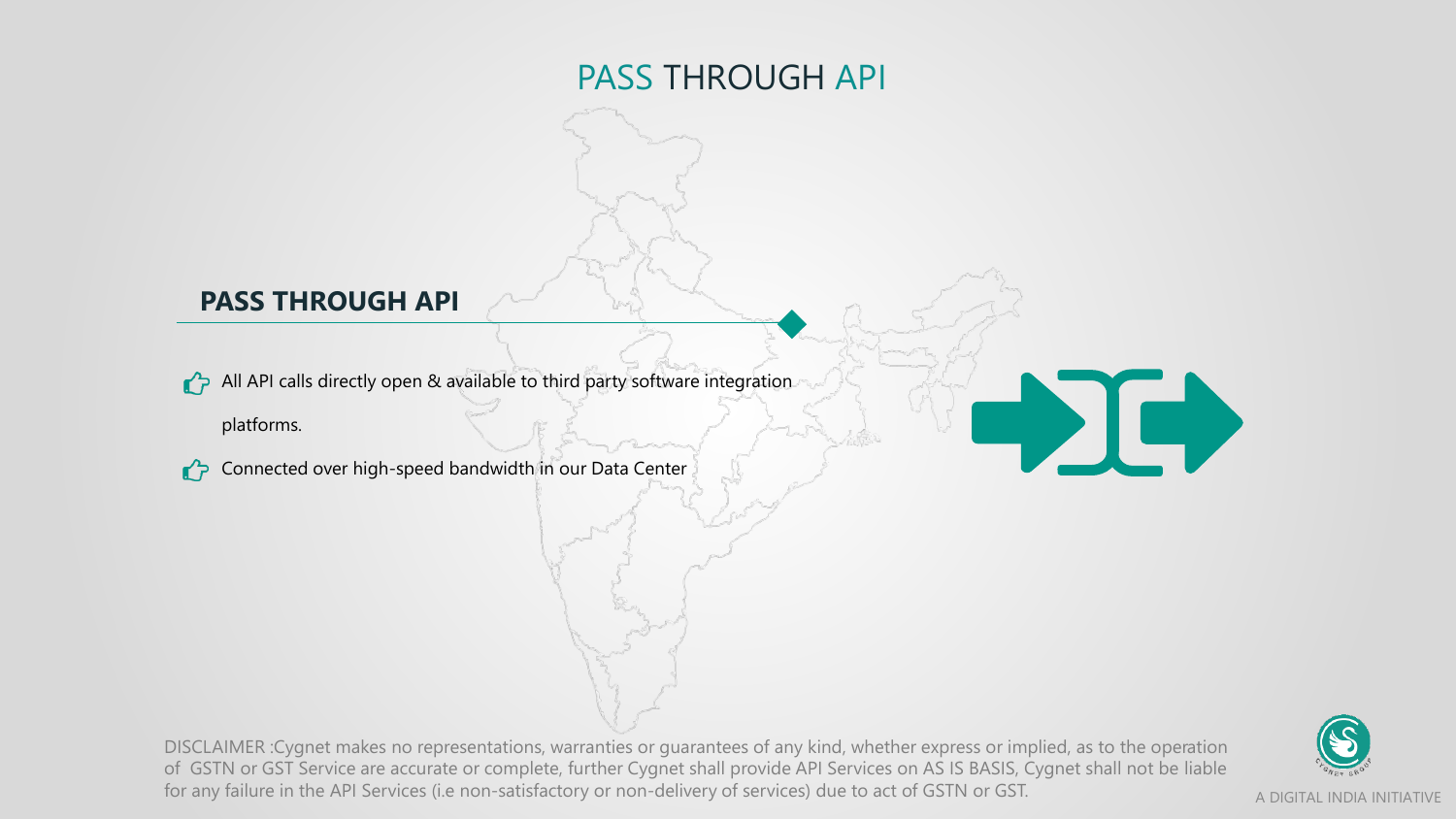## DATA TRANSFER UTILITY

## **DATA TRANSFER UTILITY**

- Asynchronous Operation  $\mathbf{r}$
- Bulk Uploads  $\mathbf{r}$
- Big file uploads  $\mathbf{C}$
- Real time Pause / Resume for uploads  $\mathcal{L}$
- Auto resume  $\mathbf{C}$
- Works on low internet bandwidth L<sub>7</sub>
- Detailed reporting of failed inward & outward supplies to GSTN  $\mathcal{L}$
- Ability to generate and transfer raw data in CSV, JSON & XLS / XLSX format  $\mathbf{r}$
- $\mathbf{C}$ Ability to connect, import and export data from third party ERP systems



 $\sqrt{ }$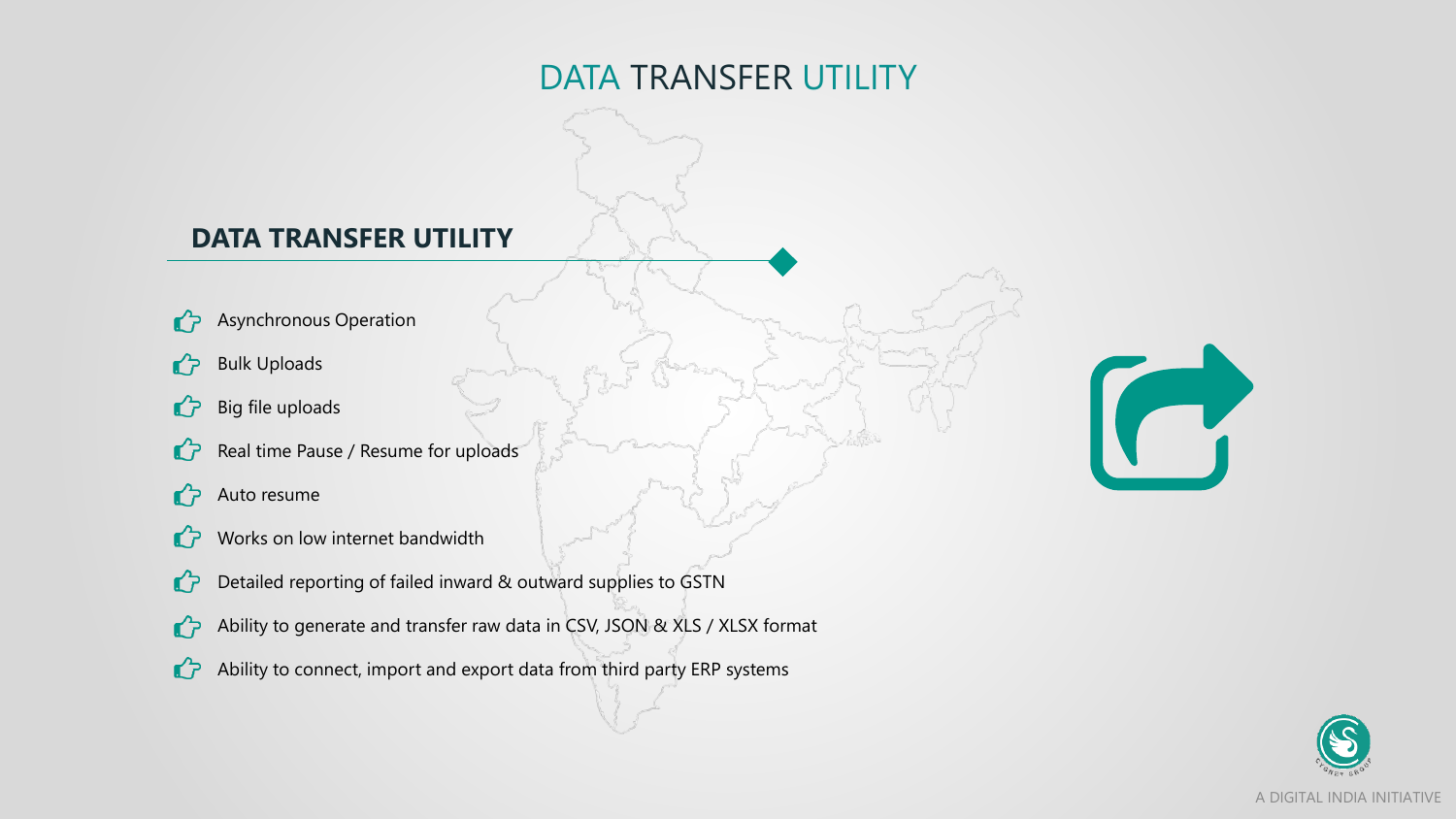## VALIDATION UTILITY

## **VALIDATION UTILITY**

- Online and Offline mode  $\mathbf{r}$
- **C** Lightweight desktop application
- All Inward & Outward supplies checked against GSTN guidelines
- Ability to validate both excel and CSV files
- Bulk Import to validate multiple files at a time



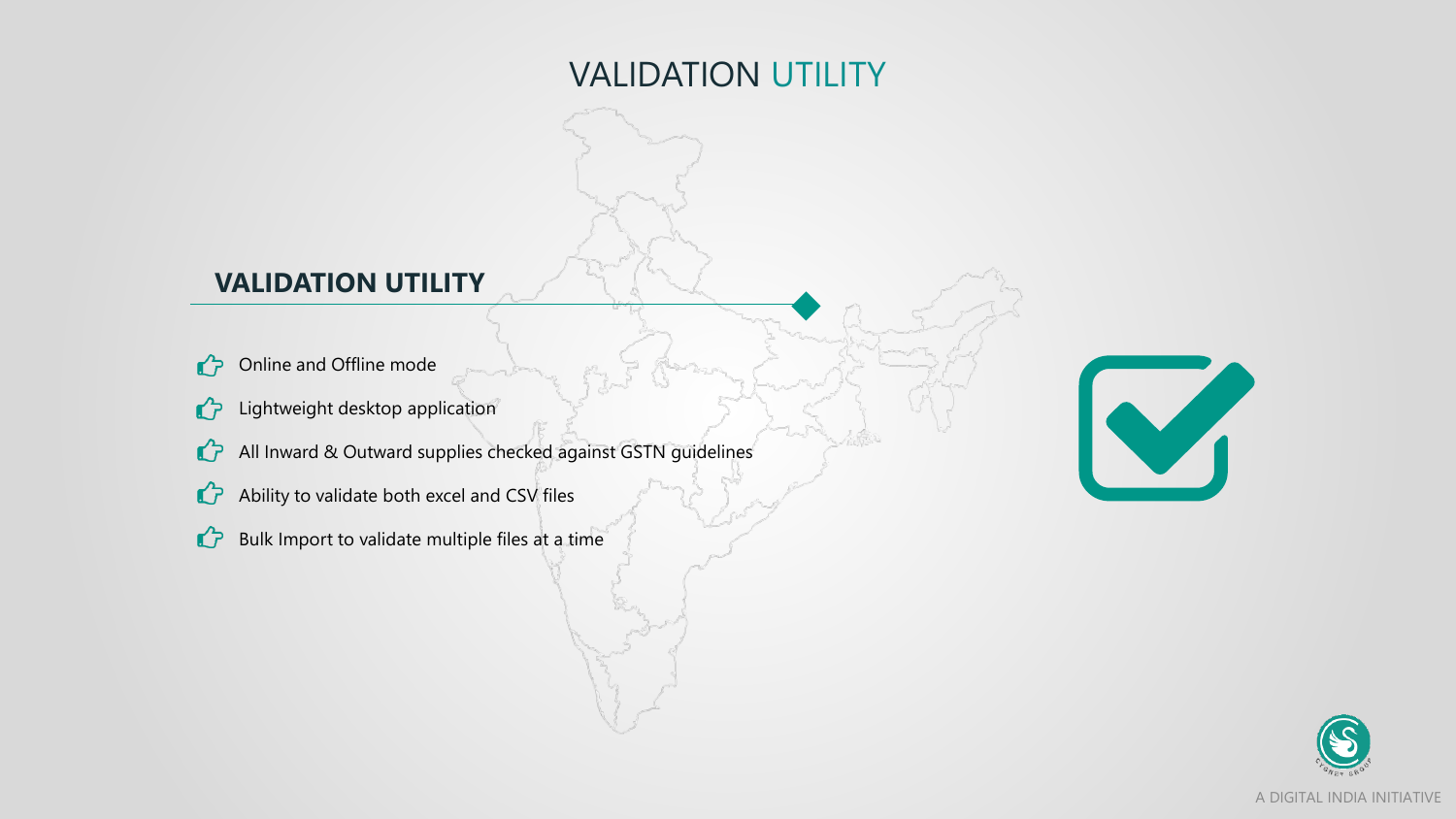## SOFTWARE SECURITY

## **SOFTWARE SECURITY**

- **C** HTTP SSL
- $\bullet$  RSA + AES 256 Bit Encryption
- Subscription based database instances to ensure data integrity & privacy
- **C** Authentication & Authorization
- SQL Injection
- **C** XSS prevention
- CSRF attack
- **Application DOS prevention**